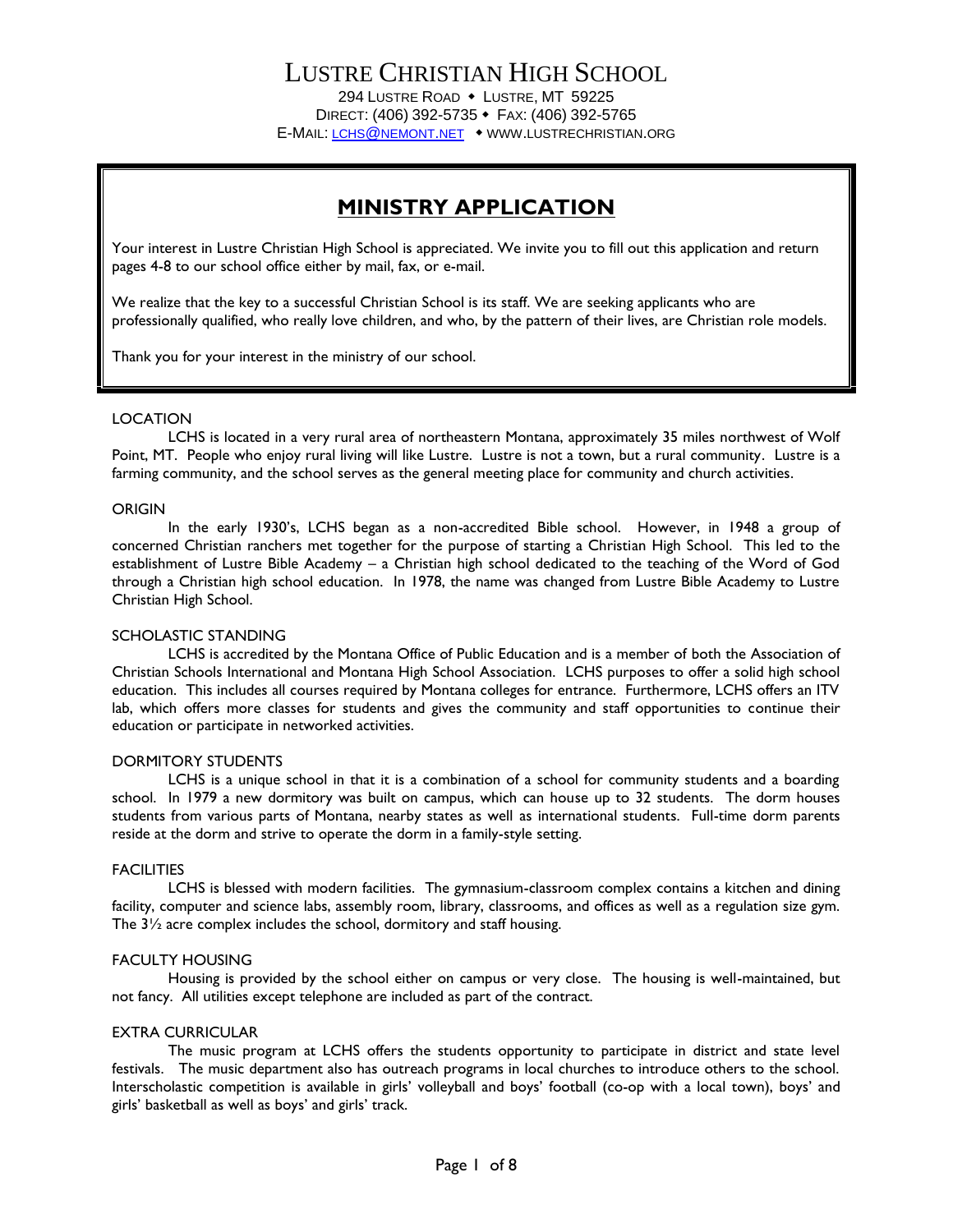### **FACT SHEET REGARDING TEACHING AT LUSTRE CHRISTIAN HIGH SCHOOL**

- 1. A valid Montana Secondary teaching certificate is required. For information, contact: Superintendent of Schools Office of Public Instruction Helena, MT 59601 <http://www.opi.state.mt.us/>
- 2. Each teacher must be a born-again Christian who seeks to maintain a consistent Christian testimony.
- 3. Teachers at LCHS should view teaching as a ministry. Although we realize that spiritual growth is not the result of following a set of rules, we are keenly aware of the importance of a teacher's influence on the lives of students by example. Therefore, teachers at LCHS are not to engage in smoking, drinking of alcoholic beverages, using of drugs, or using profane language while employed at Lustre Christian High School.
- 4. Lustre offers a variety of advantages not found in a metropolitan area. The high school is small with an average class size of 11 students. With housing on campus, one can walk to school and not need to commute every day. It is an ideal place to raise a family. There is an excellent grade school located adjacent to the high school. For hunters, the opportunities are unlimited with lots of birds, waterfowl, deer and antelope within easy driving distance.
- 5. There are inconveniences caused by the isolation. Shopping trips must be planned with our nearest towns of Wolf Point being 35 miles and Glasgow being 55 miles from the school. Opportunities to participate in a variety of church or community activities may help with the transition to rural life.
- 6. The school and churches are the center of activities in the community.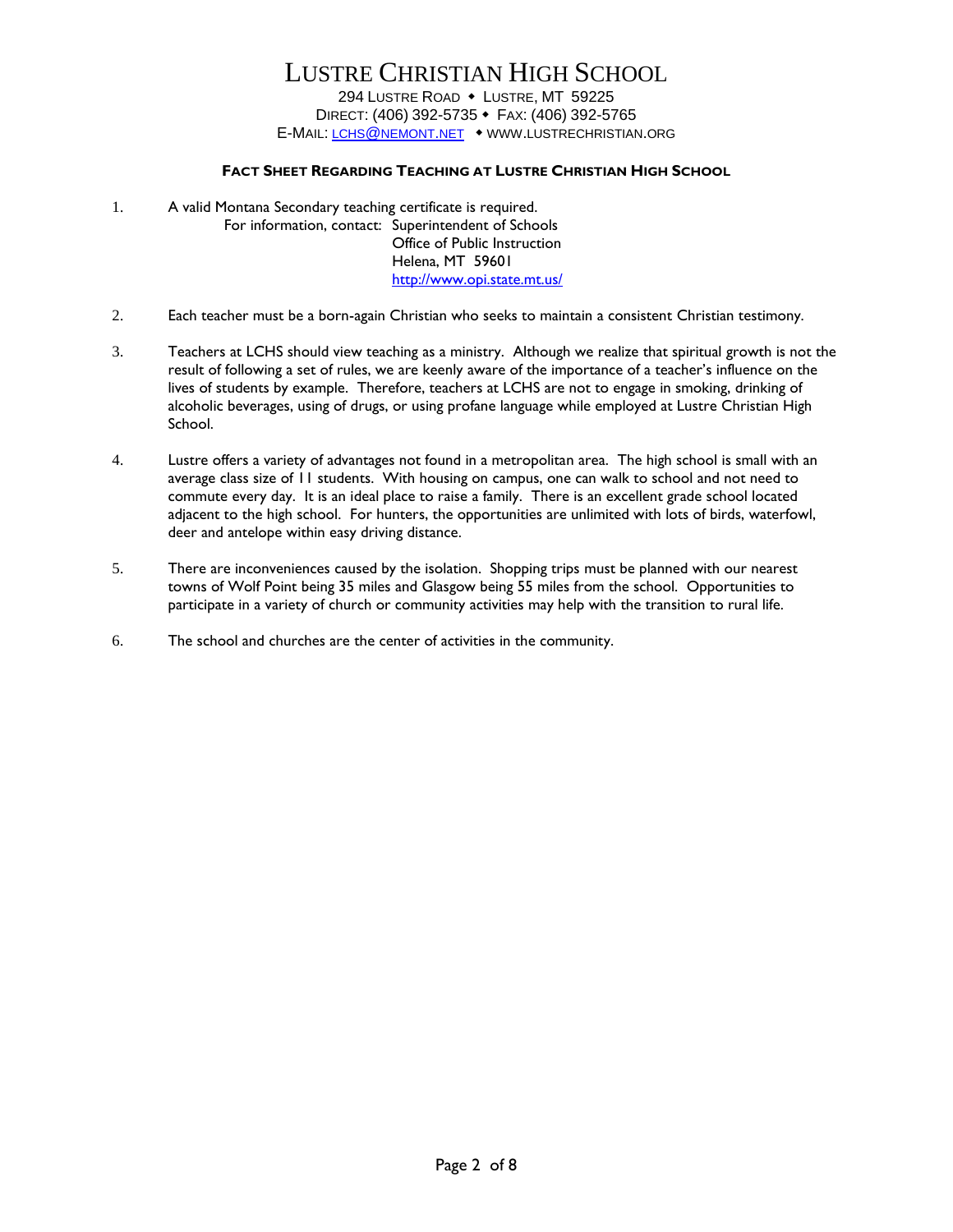## LUSTRE CHRISTIAN HIGH SCHOOL

294 LUSTRE ROAD • LUSTRE, MT 59225 DIRECT: (406) 392-5735 FAX: (406) 392-5765 E-MAIL: LCHS@NEMONT.NET WWW.LUSTRECHRISTIAN.ORG

### **LCHS Doctrinal Statement**

- 1. We believe in the divine inspiration of the scriptures of the Old and New Testaments and that they are the supreme and final authority of faith and conduct. II Timothy 3:16-17; II Peter 1:21
- 2. We believe in the one God eternally existing in three persons—Father, Son, and Holy Spirit. Matthew 3:16, 17; 28:19,20; II Corinthians 13:14
- 3. We believe that Jesus Christ is the son of God and the perfect God-man, and that He was virginborn, for the purpose of being the perfect Savior. Matthew 1:18; Philippians 2:5-8
- 4. We believe in the bodily resurrection of the Lord Jesus, in His ascension into heaven, and in His present work as our High Priest. John 20:20; Acts 1:9-11; Hebrews 4:14-16
- 5. We believe that man was created in the image of God but through sin he fell, and because of sin and without Christ is spiritually dead and lost. Genesis 1:26; Romans 3:23; 5:12
- 6. We believe that a personal faith in the Lord Jesus Christ is essential to becoming a child of God, that eternal life is a present possession and that at death the believer's spirit departs to be with Christ in conscious blessedness. John 1:12, 13; John 5:24
- 7. We believe that salvation is based entirely upon the faithfulness of Jesus Christ. I Corinthians 1:8; Philippians 1:6
- 8. We believe that all those who continue to reject Christ as the only Savior from sin will spend eternity in a literal hell, a place of conscious torment. Revelation 20: 11-15
- 9. We believe in the personal, pre-millennial, pre-tribulation, and imminent return of the Lord Jesus Christ for His Church, and in His glorious appearing with the Church to set up His earthly kingdom. Titus 2:13; I Thessalonians 4:13-18; Acts 15:16
- 10. We believe in the reality and personality of Satan, a subtle being who finally will be cast into the lake of fire. Revelation 10:10
- 11. We believe that a Christian should be consistent in his manner of walk and life so as not to bring reproach upon the name of Christ. I John 2:15-17; II Corinthians 6:14-17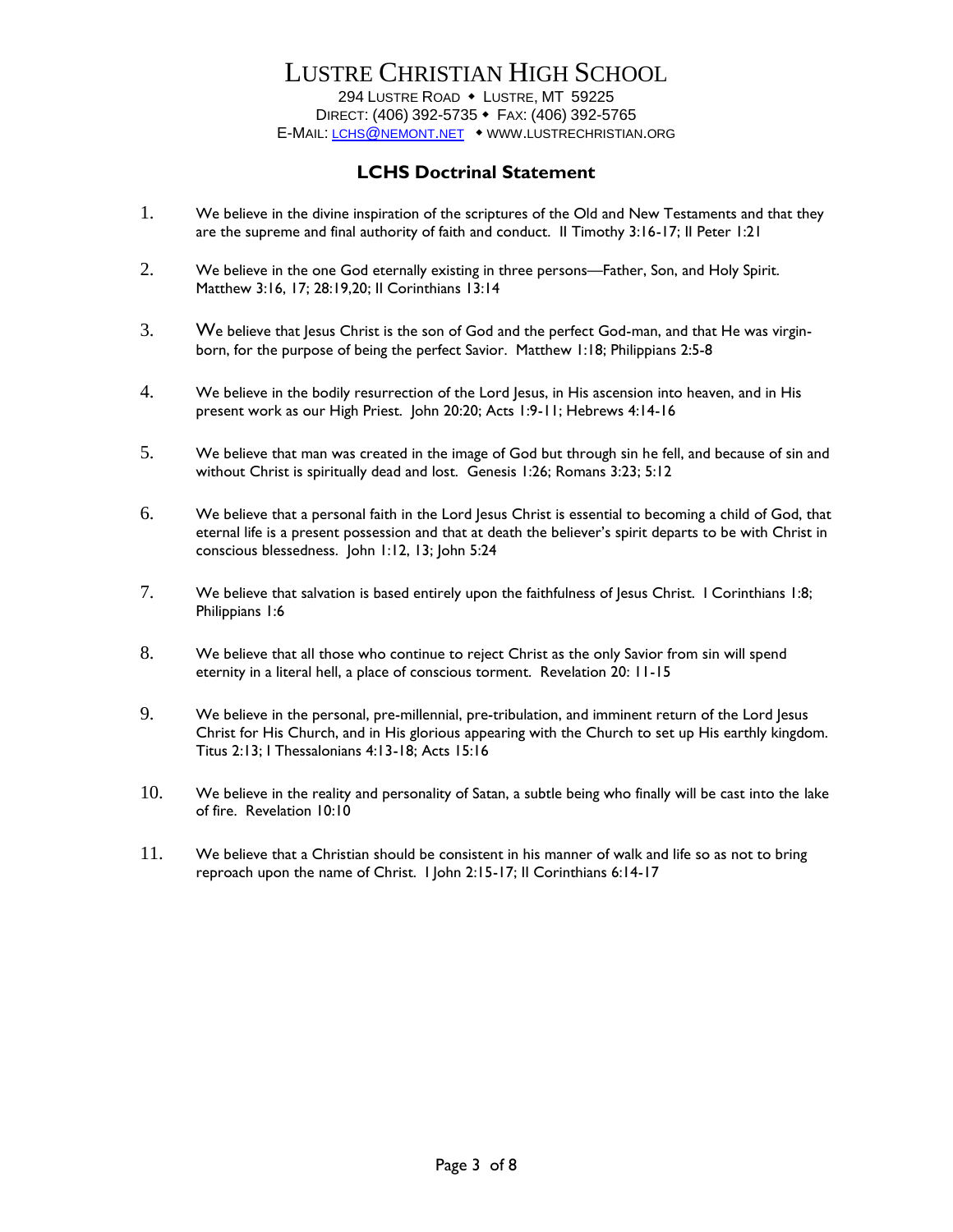## LUSTRE CHRISTIAN HIGH SCHOOL

294 LUSTRE ROAD • LUSTRE, MT 59225 DIRECT: (406) 392-5735 • FAX: (406) 392-5765 E-MAIL: LCHS@NEMONT.NET • WWW.LUSTRECHRISTIAN.ORG

## **MINISTRY APPLICATION**

| <b>A. APPLICANT</b>      |               |                                     |                        |  |  |
|--------------------------|---------------|-------------------------------------|------------------------|--|--|
|                          |               | Position for which you are applying |                        |  |  |
| First                    | Middle/Maiden | Last                                | Social Security Number |  |  |
| <b>Present Address</b>   |               |                                     |                        |  |  |
| City                     |               | State                               | Zip                    |  |  |
| Home Phone               |               | Cell Phone                          |                        |  |  |
| <b>E-Mail Address</b>    |               |                                     |                        |  |  |
| <b>Permanent Address</b> |               |                                     |                        |  |  |
| City                     |               | State                               | Zip                    |  |  |

## **B. TEACHING LICENSE & CERTIFICATION**

| <b>LICENSE &amp; CERTIFICATION</b> |                     |                    |  |  |  |  |
|------------------------------------|---------------------|--------------------|--|--|--|--|
| <b>STATE</b>                       | <b>SUBJECT AREA</b> | <b>GRADE LEVEL</b> |  |  |  |  |
|                                    |                     |                    |  |  |  |  |
|                                    |                     |                    |  |  |  |  |
|                                    |                     |                    |  |  |  |  |
|                                    |                     |                    |  |  |  |  |

1. Please list any subjects in which you do not have an endorsement but feel you are able to teach. Include the number of credits (if any) you hold in each subject.

2. List all extra-curricular activities, including sports, you are qualified or willing to teach, coach or supervise:

a.\_\_\_\_\_\_\_\_\_\_\_\_\_\_\_\_ b.\_\_\_\_\_\_\_\_\_\_\_\_\_\_\_ c.\_\_\_\_\_\_\_\_\_\_\_\_\_\_\_ d.\_\_\_\_\_\_\_\_\_\_\_\_\_\_\_

a. <u>b. C. C. And the set of density of the set of density of density of density of density of density of density of density of  $\sim$ </u>

| 3. Can you speak a language other than English? |  |                |                          |                     |  |  |  |
|-------------------------------------------------|--|----------------|--------------------------|---------------------|--|--|--|
| If yes please indicate:                         |  |                |                          |                     |  |  |  |
| How proficient? Speak a few words               |  | Speak fluently | Read, but speak a little | Read and write well |  |  |  |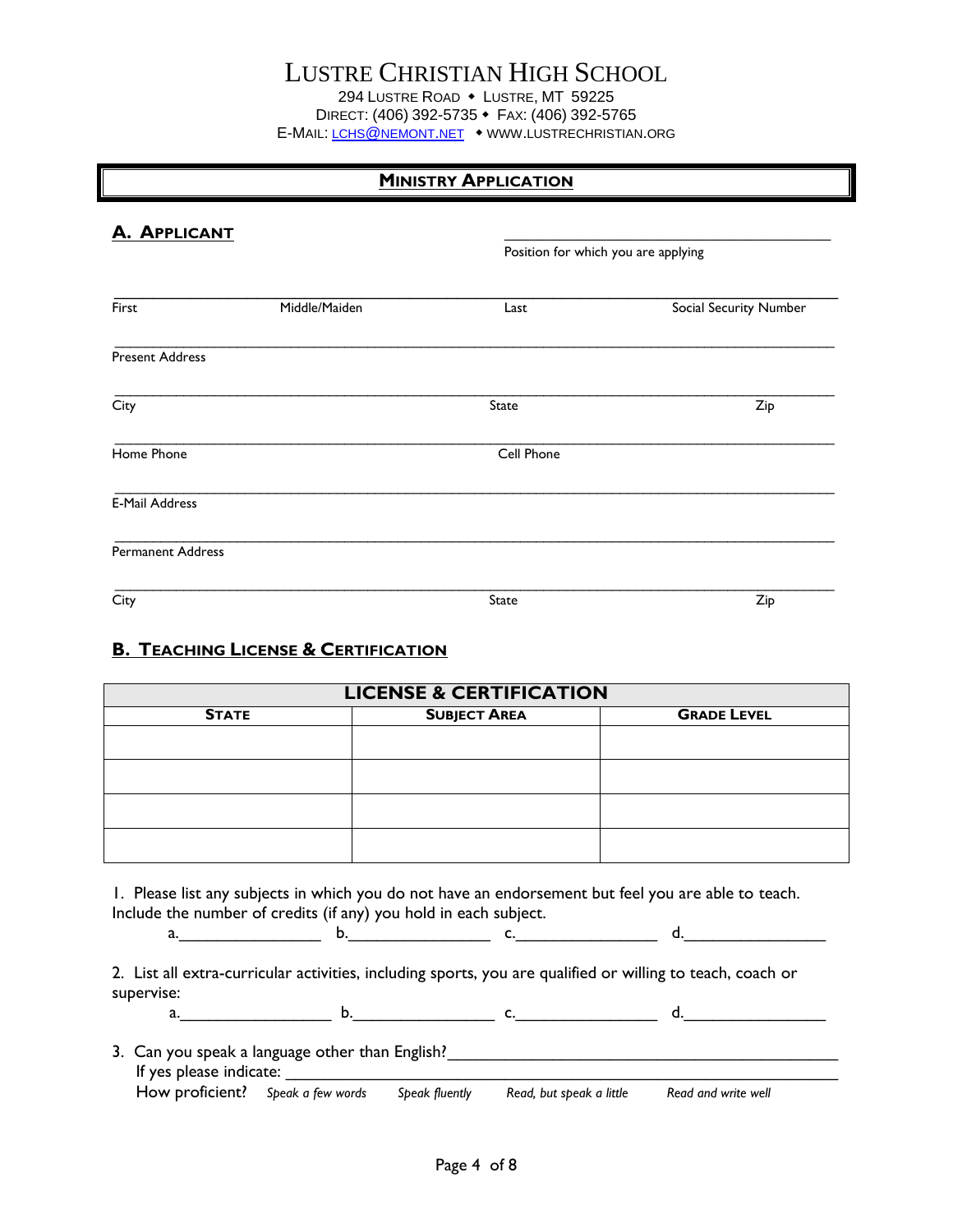294 LUSTRE ROAD • LUSTRE, MT 59225 DIRECT: (406) 392-5735 • FAX: (406) 392-5765 E-MAIL: LCHS@NEMONT.NET • WWW.LUSTRECHRISTIAN.ORG

## **C. EDUCATION & TEACHING EXPERIENCE**

| <b>EDUCATION</b>                                                               |                                   |                                 |                       |              |              |
|--------------------------------------------------------------------------------|-----------------------------------|---------------------------------|-----------------------|--------------|--------------|
| <b>SCHOOL NAME</b>                                                             | <b>LOCATION</b><br>(City & State) | <b>DATES</b><br><b>ATTENDED</b> | <b>DEGREE/DIPLOMA</b> | <b>MAJOR</b> | <b>MINOR</b> |
| (include high school, college,<br>graduate work, and summer<br>sessions taken) |                                   |                                 |                       |              |              |
|                                                                                |                                   |                                 |                       |              |              |
|                                                                                |                                   |                                 |                       |              |              |
|                                                                                |                                   |                                 |                       |              |              |
|                                                                                |                                   |                                 |                       |              |              |
|                                                                                |                                   |                                 |                       |              |              |
|                                                                                |                                   |                                 |                       |              |              |
|                                                                                |                                   |                                 |                       |              |              |

### 1. Total (circle one) SEMESTER or QUARTER units after date of Bachelor's degree:

| <b>STUDENT TEACHING</b>     |     |                              |                |                                                        |                              |  |  |
|-----------------------------|-----|------------------------------|----------------|--------------------------------------------------------|------------------------------|--|--|
| <b>DATES</b><br><b>FROM</b> | TO. | <b>GRADE</b><br><b>LEVEL</b> | <b>SUBJECT</b> | <b>NAME OF</b><br><b>SUPERVISING</b><br><b>TEACHER</b> | <b>COLLEGE OR UNIVERSITY</b> |  |  |
|                             |     |                              |                |                                                        |                              |  |  |
|                             |     |                              |                |                                                        |                              |  |  |
|                             |     |                              |                |                                                        |                              |  |  |

| <b>TEACHING EXPERIENCE</b><br>(Sequentially list your teaching experience with the most recent first.) |    |                                                   |                                                      |                                   |                                          |  |  |
|--------------------------------------------------------------------------------------------------------|----|---------------------------------------------------|------------------------------------------------------|-----------------------------------|------------------------------------------|--|--|
| <b>DATES</b><br><b>FROM</b>                                                                            | TO | <b>SCHOOL</b><br><b>NAME, ADDRESS &amp; PHONE</b> | <b>SCHOOL:</b><br><b>PUBLIC OR</b><br><b>PRIVATE</b> | <b>GRADE OR</b><br><b>SUBJECT</b> | <b>PRINCIPAL OR</b><br><b>SUPERVISOR</b> |  |  |
|                                                                                                        |    |                                                   |                                                      |                                   |                                          |  |  |
|                                                                                                        |    |                                                   |                                                      |                                   |                                          |  |  |
|                                                                                                        |    |                                                   |                                                      |                                   |                                          |  |  |
|                                                                                                        |    |                                                   |                                                      |                                   |                                          |  |  |
|                                                                                                        |    |                                                   |                                                      |                                   |                                          |  |  |
|                                                                                                        |    |                                                   |                                                      |                                   |                                          |  |  |

2. Total years of teaching experience: \_\_\_\_\_\_\_\_\_\_\_\_\_\_\_\_\_\_\_\_\_\_\_\_\_\_\_\_\_\_\_\_\_\_\_\_\_\_\_\_\_\_\_\_\_\_\_\_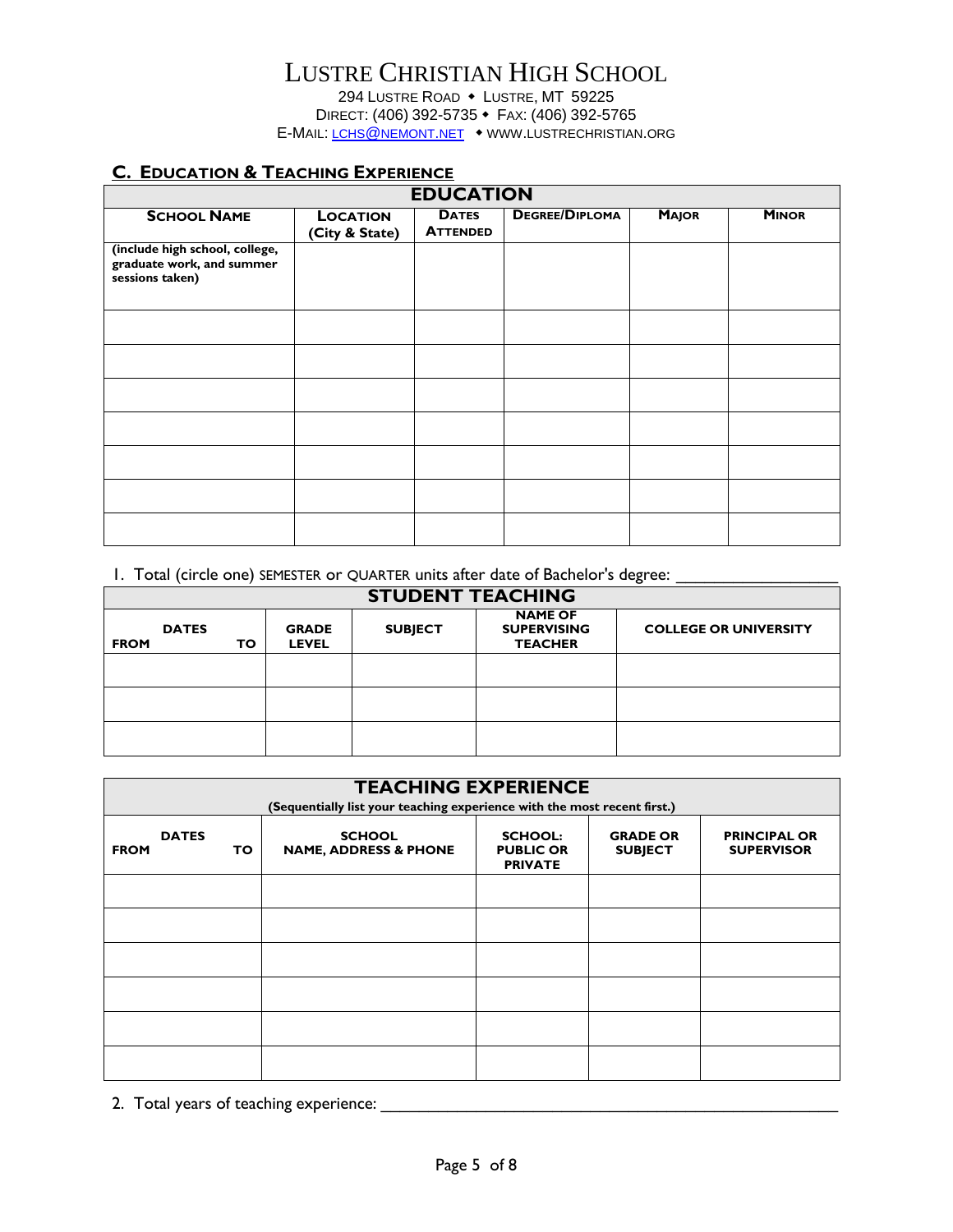## **D. WORK EXPERIENCE & SKILLS**

|             | <b>EXPERIENCE OTHER THAN TEACHING</b>                                                        |     |                               |                                         |                                       |                   |  |  |  |
|-------------|----------------------------------------------------------------------------------------------|-----|-------------------------------|-----------------------------------------|---------------------------------------|-------------------|--|--|--|
|             | (Sequentially list your experience, including Military Service, with the most recent first.) |     |                               |                                         |                                       |                   |  |  |  |
| <b>FROM</b> | <b>DATES</b>                                                                                 | TO. | <b>TYPE OF</b><br><b>WORK</b> | <b>HRS</b><br><b>PER</b><br><b>WEEK</b> | <b>NAME &amp; ADDRESS OF EMPLOYER</b> | <b>SUPERVISOR</b> |  |  |  |
|             |                                                                                              |     |                               |                                         |                                       |                   |  |  |  |
|             |                                                                                              |     |                               |                                         |                                       |                   |  |  |  |
|             |                                                                                              |     |                               |                                         |                                       |                   |  |  |  |
|             |                                                                                              |     |                               |                                         |                                       |                   |  |  |  |
|             |                                                                                              |     |                               |                                         |                                       |                   |  |  |  |
|             |                                                                                              |     |                               |                                         |                                       |                   |  |  |  |
|             |                                                                                              |     |                               |                                         |                                       |                   |  |  |  |

 $\_$  , and the contribution of the contribution of  $\mathcal{L}_\mathcal{A}$  , and the contribution of  $\mathcal{L}_\mathcal{A}$ 

**\_\_\_\_\_\_\_\_\_\_\_\_\_\_\_\_\_\_\_\_\_\_\_\_\_\_\_\_\_\_\_\_\_\_\_\_\_\_\_\_\_\_\_\_\_\_\_\_\_\_\_\_\_\_\_\_\_\_\_\_\_\_\_\_\_\_\_\_\_\_\_\_\_\_\_\_\_\_ \_\_\_\_\_\_\_\_\_\_\_\_\_\_\_\_\_\_\_\_\_\_\_\_\_\_\_\_\_\_\_\_\_\_\_\_\_\_\_\_\_\_\_\_\_\_\_\_\_\_\_\_\_\_\_\_\_\_\_\_\_\_\_\_\_\_\_\_\_\_\_\_\_\_\_\_\_\_**

 $\_$  , and the contribution of the contribution of  $\mathcal{L}_\mathcal{A}$  , and the contribution of  $\mathcal{L}_\mathcal{A}$ 

1. List college activities and any honors received before or since graduation: \_\_\_\_\_\_\_\_\_\_\_\_\_\_\_\_\_\_\_\_\_\_\_\_\_\_\_\_\_\_\_

2. List technology skills with which you are familiar: \_\_\_\_\_\_\_\_\_\_\_\_\_\_\_\_\_\_\_\_\_\_\_\_\_\_\_\_\_\_\_\_\_\_\_\_\_\_

### **E. References**

| <b>REFERENCES</b>                                                                              |             |                |                               |                                     |  |  |  |
|------------------------------------------------------------------------------------------------|-------------|----------------|-------------------------------|-------------------------------------|--|--|--|
|                                                                                                | <b>NAME</b> | <b>ADDRESS</b> | <b>PHONE</b><br><b>NUMBER</b> | <b>POSITION/</b><br><b>RELATION</b> |  |  |  |
| <b>SPIRITUAL-A</b> spiritual leader<br>who knows you well.<br>(other than your current pastor) |             |                |                               |                                     |  |  |  |
| <b>PASTORAL-Pastor of the</b><br>church you are currently<br>attending                         |             |                |                               |                                     |  |  |  |
| <b>PROFESSIONAL (2)-</b><br>Someone who has supervised<br>your work, preferably in             |             |                |                               |                                     |  |  |  |
| teaching                                                                                       |             |                |                               |                                     |  |  |  |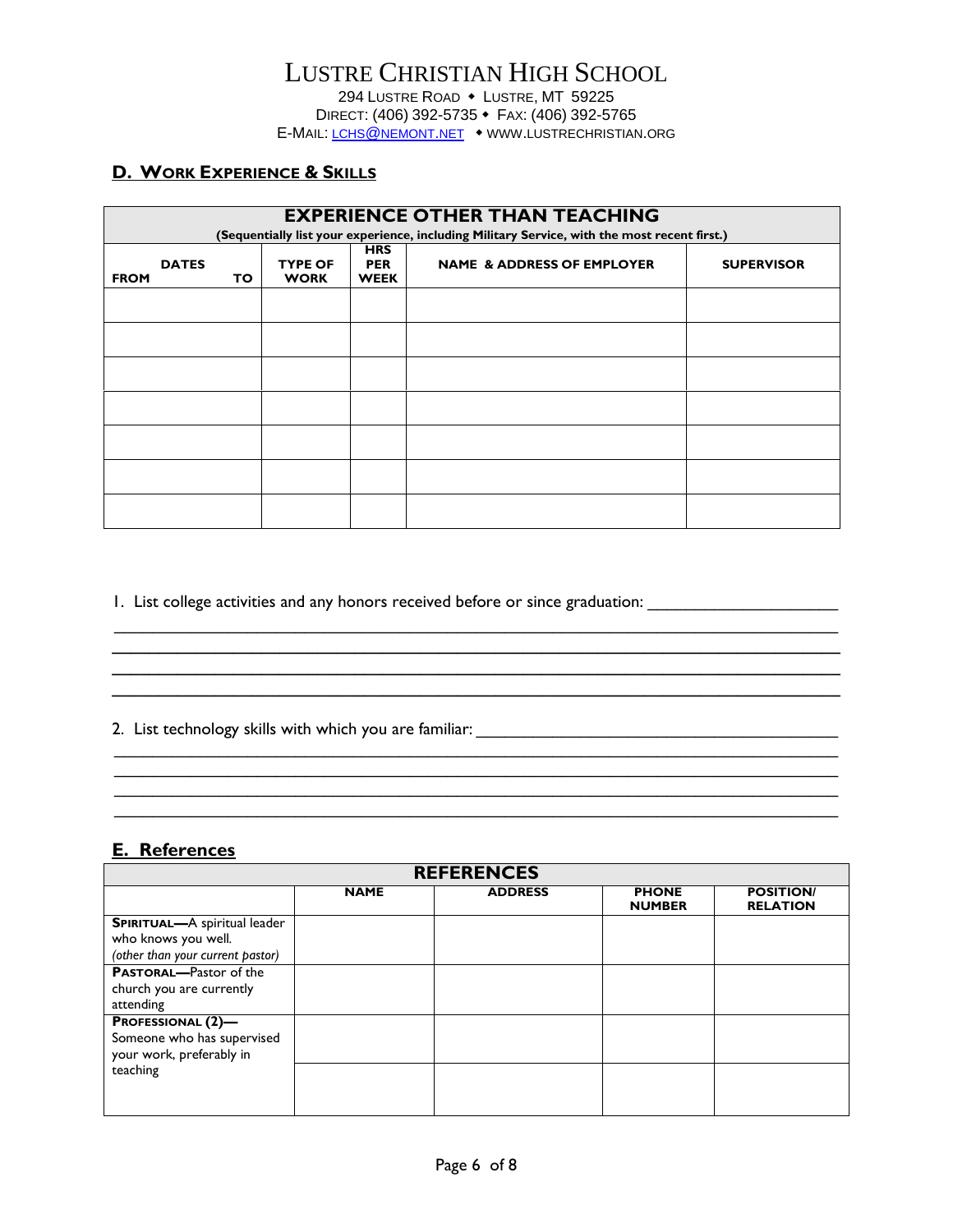## **F. Personal Data**

 *An applicant appointed to a teaching position must be finger printed before the first day of duty.*

| I. Have you sent transcripts and your college/career placement file?<br>(If no, please send or request for these to be sent to our office.)                                                                                                                                                                                       | $\Box$ Yes    | $\Box$ No    |
|-----------------------------------------------------------------------------------------------------------------------------------------------------------------------------------------------------------------------------------------------------------------------------------------------------------------------------------|---------------|--------------|
| 2. Have you carefully read the Lustre Christian High School Doctrinal Statement?<br>(The Doctrinal Statement is on page 7.)                                                                                                                                                                                                       | $\Box$ Yes    | $\square$ No |
| 3. Do you agree with the statements contained in the Doctrinal Statement?                                                                                                                                                                                                                                                         | $\Box$ Yes    | $\square$ No |
|                                                                                                                                                                                                                                                                                                                                   |               |              |
| 4. Health-Are you aware of any reason (any physical or emotional impairments,<br>diseases, or ailments) that you would not be able to perform the duties required<br>of the position for which you are applying?                                                                                                                  | $\Box$ Yes    | $\Box$ No    |
| 5. Have you been convicted of any felony or crime within the last ten years? $\Box$ Yes                                                                                                                                                                                                                                           |               | $\Box$ No    |
| 6. Have you ever been investigated for child abuse or sexual abuse?                                                                                                                                                                                                                                                               | $\Box$ Yes    | $\Box$ No    |
| 7. Have you ever been denied a certificate or had one revoked?                                                                                                                                                                                                                                                                    | $\Box$ Yes    | $\Box$ No    |
| 8. Have you ever been involuntarily released or asked to resign a teaching position? $\Box$ Yes<br>If yes, please explain example and the state of the state of the state of the state of the state of the state of the state of the state of the state of the state of the state of the state of the state of the state of the s |               | $\Box$ No    |
| 9. Are you a citizen of the United States?                                                                                                                                                                                                                                                                                        | $\Box$ Yes    | $\Box$ No    |
| 10. Are you a veteran?                                                                                                                                                                                                                                                                                                            | $\square$ Yes | $\Box$ No    |
| 11. Are you currently employed or under contract?                                                                                                                                                                                                                                                                                 |               |              |
| 12. Date available for employment:                                                                                                                                                                                                                                                                                                |               |              |
| 13. Have you ever failed to be re-employed?<br>If yes, please explain where and reasons                                                                                                                                                                                                                                           | $\Box$ Yes    | $\Box$ No    |
| 14. Do you have a relative who is a member of the Lustre Christian High<br>School Board of Education or is employed by LCHS?<br>If yes, please explain                                                                                                                                                                            | $\Box$ Yes    | $\square$ No |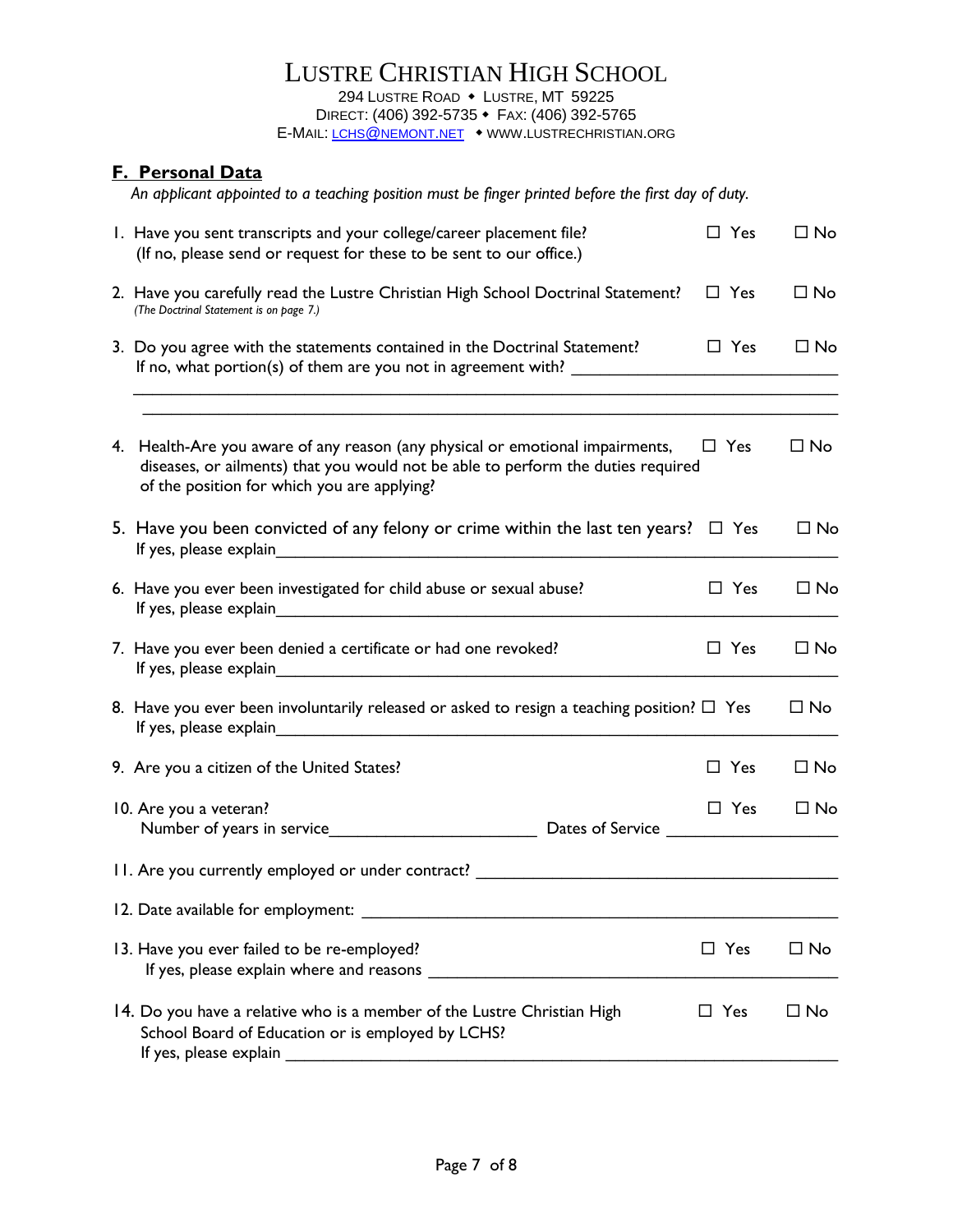### **G. Personal View**

- 1. Attach a separate sheet of paper to this application which answers the following questions in your own words:
	- a.) According to the Bible, what is a Christian (believer)?
	- b.) According to the Bible, how does a person become a believer?
	- c.) When and how did you become a believer?
	- d.) Describe your present relationship with the Lord.

2. Why do you think you would enjoy living and teaching in Lustre? (attach additional sheets as necessary)

\_\_\_\_\_\_\_\_\_\_\_\_\_\_\_\_\_\_\_\_\_\_\_\_\_\_\_\_\_\_\_\_\_\_\_\_\_\_\_\_\_\_\_\_\_\_\_\_\_\_\_\_\_\_\_\_\_\_\_\_\_\_\_\_\_\_\_\_\_\_  $\mathcal{L}_\mathcal{L} = \mathcal{L}_\mathcal{L} = \mathcal{L}_\mathcal{L} = \mathcal{L}_\mathcal{L} = \mathcal{L}_\mathcal{L} = \mathcal{L}_\mathcal{L} = \mathcal{L}_\mathcal{L} = \mathcal{L}_\mathcal{L} = \mathcal{L}_\mathcal{L} = \mathcal{L}_\mathcal{L} = \mathcal{L}_\mathcal{L} = \mathcal{L}_\mathcal{L} = \mathcal{L}_\mathcal{L} = \mathcal{L}_\mathcal{L} = \mathcal{L}_\mathcal{L} = \mathcal{L}_\mathcal{L} = \mathcal{L}_\mathcal{L}$ \_\_\_\_\_\_\_\_\_\_\_\_\_\_\_\_\_\_\_\_\_\_\_\_\_\_\_\_\_\_\_\_\_\_\_\_\_\_\_\_\_\_\_\_\_\_\_\_\_\_\_\_\_\_\_\_\_\_\_\_\_\_\_\_\_\_\_\_\_\_ \_\_\_\_\_\_\_\_\_\_\_\_\_\_\_\_\_\_\_\_\_\_\_\_\_\_\_\_\_\_\_\_\_\_\_\_\_\_\_\_\_\_\_\_\_\_\_\_\_\_\_\_\_\_\_\_\_\_\_\_\_\_\_\_\_\_\_\_\_\_ \_\_\_\_\_\_\_\_\_\_\_\_\_\_\_\_\_\_\_\_\_\_\_\_\_\_\_\_\_\_\_\_\_\_\_\_\_\_\_\_\_\_\_\_\_\_\_\_\_\_\_\_\_\_\_\_\_\_\_\_\_\_\_\_\_\_\_\_\_\_

\_\_\_\_\_\_\_\_\_\_\_\_\_\_\_\_\_\_\_\_\_\_\_\_\_\_\_\_\_\_\_\_\_\_\_\_\_\_\_\_\_\_\_\_\_\_\_\_\_\_\_\_\_\_\_\_\_\_\_\_\_\_\_\_\_\_\_\_\_\_ \_\_\_\_\_\_\_\_\_\_\_\_\_\_\_\_\_\_\_\_\_\_\_\_\_\_\_\_\_\_\_\_\_\_\_\_\_\_\_\_\_\_\_\_\_\_\_\_\_\_\_\_\_\_\_\_\_\_\_\_\_\_\_\_\_\_\_\_\_\_ \_\_\_\_\_\_\_\_\_\_\_\_\_\_\_\_\_\_\_\_\_\_\_\_\_\_\_\_\_\_\_\_\_\_\_\_\_\_\_\_\_\_\_\_\_\_\_\_\_\_\_\_\_\_\_\_\_\_\_\_\_\_\_\_\_\_\_\_\_\_ \_\_\_\_\_\_\_\_\_\_\_\_\_\_\_\_\_\_\_\_\_\_\_\_\_\_\_\_\_\_\_\_\_\_\_\_\_\_\_\_\_\_\_\_\_\_\_\_\_\_\_\_\_\_\_\_\_\_\_\_\_\_\_\_\_\_\_\_\_\_  $\mathcal{L}_\mathcal{L} = \mathcal{L}_\mathcal{L} = \mathcal{L}_\mathcal{L} = \mathcal{L}_\mathcal{L} = \mathcal{L}_\mathcal{L} = \mathcal{L}_\mathcal{L} = \mathcal{L}_\mathcal{L} = \mathcal{L}_\mathcal{L} = \mathcal{L}_\mathcal{L} = \mathcal{L}_\mathcal{L} = \mathcal{L}_\mathcal{L} = \mathcal{L}_\mathcal{L} = \mathcal{L}_\mathcal{L} = \mathcal{L}_\mathcal{L} = \mathcal{L}_\mathcal{L} = \mathcal{L}_\mathcal{L} = \mathcal{L}_\mathcal{L}$ \_\_\_\_\_\_\_\_\_\_\_\_\_\_\_\_\_\_\_\_\_\_\_\_\_\_\_\_\_\_\_\_\_\_\_\_\_\_\_\_\_\_\_\_\_\_\_\_\_\_\_\_\_\_\_\_\_\_\_\_\_\_\_\_\_\_\_\_\_\_ \_\_\_\_\_\_\_\_\_\_\_\_\_\_\_\_\_\_\_\_\_\_\_\_\_\_\_\_\_\_\_\_\_\_\_\_\_\_\_\_\_\_\_\_\_\_\_\_\_\_\_\_\_\_\_\_\_\_\_\_\_\_\_\_\_\_\_\_\_\_ \_\_\_\_\_\_\_\_\_\_\_\_\_\_\_\_\_\_\_\_\_\_\_\_\_\_\_\_\_\_\_\_\_\_\_\_\_\_\_\_\_\_\_\_\_\_\_\_\_\_\_\_\_\_\_\_\_\_\_\_\_\_\_\_\_\_\_\_\_\_

3. Explain your philosophy of Christian education. (attach additional sheets as necessary)

## **H. Notice to Applicant**

 The applicant should exercise the greatest care in preparing this application. Please do not omit any item. Information given herein becomes a legal part of the contract in case of selection. False information given will be grounds for dismissal.

\_\_\_\_\_\_\_\_\_\_\_\_\_\_\_\_\_\_\_\_\_\_\_\_\_\_\_\_\_\_\_\_\_\_\_\_\_\_\_\_\_\_\_\_\_\_\_\_\_\_\_\_\_\_\_\_\_\_\_\_\_\_\_\_\_\_\_\_\_\_

 Updating application is the responsibility of the applicant. This application will serve as your request to add to our list of applicants. The acceptance of an application is not a promise of employment.

I understand that my application will remain active until the position being advertised is filled.

 All persons, firms and entities listed in this application are hereby authorized to release any information or records concerning me to the personnel department of Lustre Christian High School and I hereby release said persons, firms and entities from any liability as a result of the furnishing of such records and information.

I certify to the best of my knowledge the facts set forth in my application are accurate and complete.

|  | <b>Signature of Applicant</b> |  |
|--|-------------------------------|--|
|--|-------------------------------|--|

**Signature of Applicant\_\_\_\_\_\_\_\_\_\_\_\_\_\_\_\_\_\_\_\_\_\_\_\_\_\_\_\_\_\_\_\_\_\_ Date \_\_\_\_\_\_\_\_\_\_\_\_\_\_\_\_\_**

Lustre Christian High School is an equal opportunity employer.